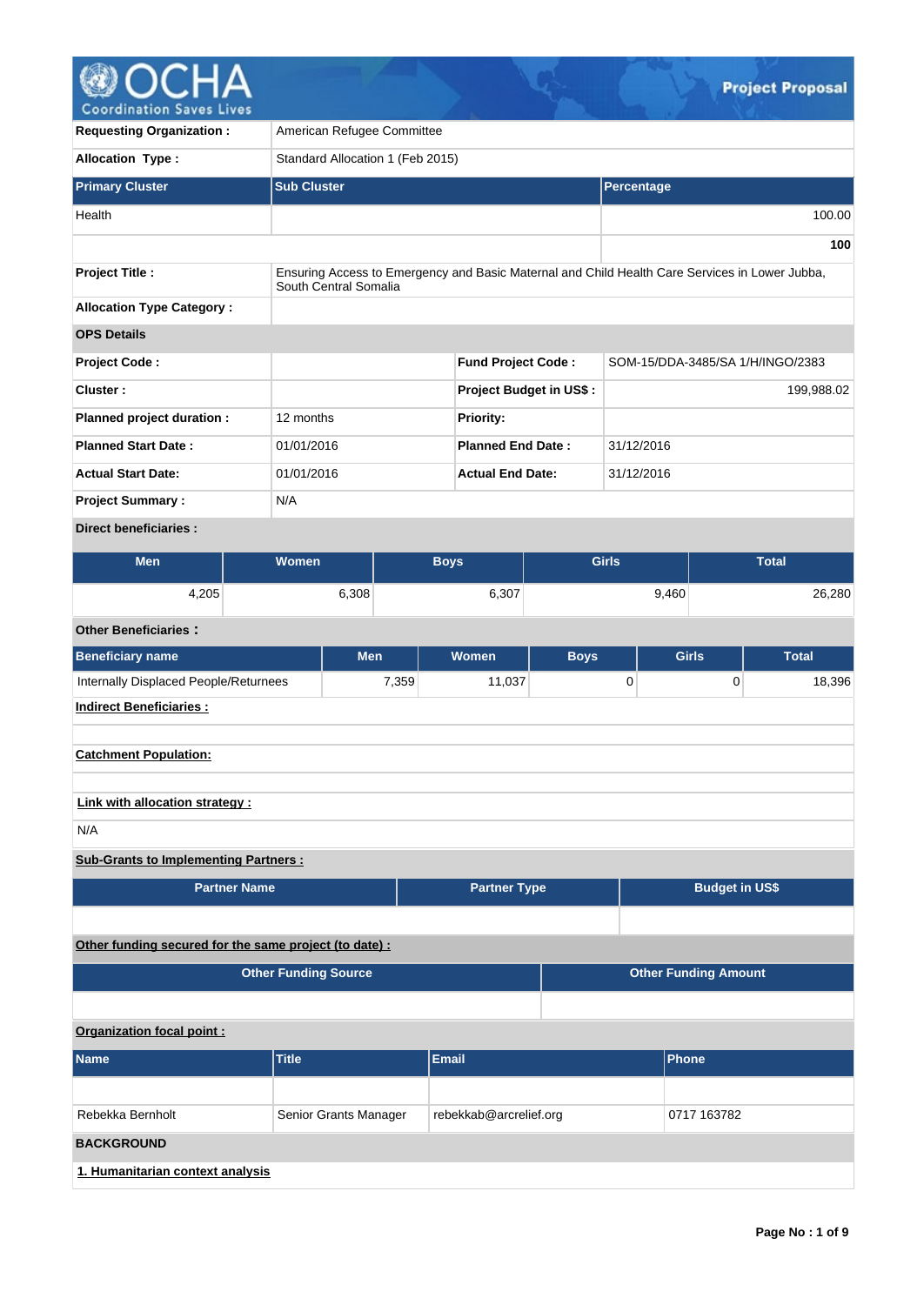Somalia's underdeveloped health systems remain heavily dependent on external funding and they continue to be coordinated through UNICEF, WHO, and the NGO Health Cluster. Health data are lacking or out-of-date for many health indictors. UNICEF reports (May 2014) that the child and maternal mortality rates for Somalia are amongst the highest in the world; one out of every ten Somali children dies before seeing their first birthday. It is believed that the leading causes of infant and child mortality are pneumonia (24%), diarrhoea (19%), measles (12%), and neonatal disorders (17%). One out of every 12 women dies due to pregnancy-related causes, and access to maternal services is low with only 9% of births being attended by a skilled birth attendant.

According to the (Feb-June 2015)FSNAU report , the food-related morbidity rate rose to 62.3% for IDPs in Kismayo. This was compounded by the infections and illnesses among the under 5 children.

The Measles outbreak in Lower Juba, reported by ARC as early as January, was declared by UNICEF in May, with over 4,000 suspected cases. The outbreak further illustrates the urgent need for increased immunization. Three quarters of the measles cases in Lower Juba occurred in children under the age of five, and measles is one of the leading killers of young children, especially among those who are previously malnourished. During the Gu 2014, the GAM rate in Kismayo has risen, for the first time since 2012, to 16.6%.

### **2. Needs assessment**

ARC is currently running 2 MCHs (Farjano and Bulo Abliko) funded by CHF in Kismayo as well as maternity and pediatric ward in the Kismayo General Hospital. ARC is seeking additional funds to expand primary health care activities following a rapid need assessment in Dec 2014 done in Kismayo; Gulwade Villages, Shaqalaha Village, Allanley Villages and Bula Fatura. The estimated population living in these locations are 6860 families. The need increased as Kismayo has recently seen an increasing number of returnees from Dadaab Refugee Camps. The actors in the health sector in Kismayo are: Muslim aid, IRDO, APD, ARC and ICRC.

In December 2015, ARC has noted an increased need and a recent outbreak of suspected anthrax in Kulbiyow area that affected the population. From ARCs conversation with area leaders and elders, there is a huge health gap in this area with no partner currently present to provide the basic health care services. It has one MCH that has been supported by AFREC (now blacklisted) and since their pull out around January 2013, it has remained closed.

In addition to this, the area has received quite heavy rains that is still continuing, this has caused displacements, a number of latrines have been washed away causing more health effects. According to the elders, the area is a malaria zone, and because of the rains, malarial cases will be going high which may cause deaths of the most vulnerable i.e. pregnant women and under five groups.

### **3. Description Of Beneficiaries**

N/A

### **4. Grant Request Justification**

N/A

### **5. Complementarity**

ARC is currently running a pediatric ward, maternity ward and a GBV stop center in Kismayo General Hospital as well as Farjanno MCH and Bulo Abliko MCH in Kismayo town. There are two maternity waiting homes attached to these two MCHs; these facilities provide health and protection services to the communities in Kismayo with the support of CHF and UNFPA. ARC is the leading agency of the health cluster coordination meeting in Lower Jubba and has a main office in Kismayo town. ARC is also running a livelihood project in Kismayo by supporting fishery activities through distribution of boats and capacity building for the fishers, as well as a shelter project in Kismayo town. ARC's intervention will focus on prevention, community awareness raising, treatment and referral of complicated illnesses to reduce morbidity and mortality among mothers, children and adults. Capacity building of community volunteers will be implemented to improve community awareness, encourage improved health seeking behaviour, enhance community ownership by conducting community sessions and using IEC materials. All the activities will be linked to each other to provide the community with the full package of care within this integrated approach. The focus is not only to improve access to health but also to enforce beneficial practices at the household level.

### **LOGICAL FRAMEWORK**

#### **Overall project objective**

Integrated health response to increase access to life-saving maternal and child health services in Kismayo (Farjanno MCHs) and Kulbiyow town, Badadhe district for IDPs, returnees and host communities through prevention and control of communicable and vaccine-preventable diseases and increased access to Basic Emergency Obstetric and Neonatal Care (BEmONC).

| <b>Health</b>                                     |                                                 |                                 |  |  |  |  |  |
|---------------------------------------------------|-------------------------------------------------|---------------------------------|--|--|--|--|--|
| <b>Cluster objectives</b>                         | <b>Strategic Response Plan (SRP) objectives</b> | <b>Percentage of activities</b> |  |  |  |  |  |
| N/A                                               | N/A                                             | 100                             |  |  |  |  |  |
| <b>Contribution to Cluster/Sector Objectives:</b> |                                                 |                                 |  |  |  |  |  |

#### **Outcome 1**

Improved and increased availability of health care in Kismayo (Farjanno MCH) and Kulbiyow town, Badadhe district, including: promotive, preventative and curative services and improved case management of childhood illnesses.

### **Output 1**

-

### **Description**

#### **Assumptions & Risks**

#### **Activities**

**Activity 1.1.1** 

**Standard Activity : Primary health care services, consultations**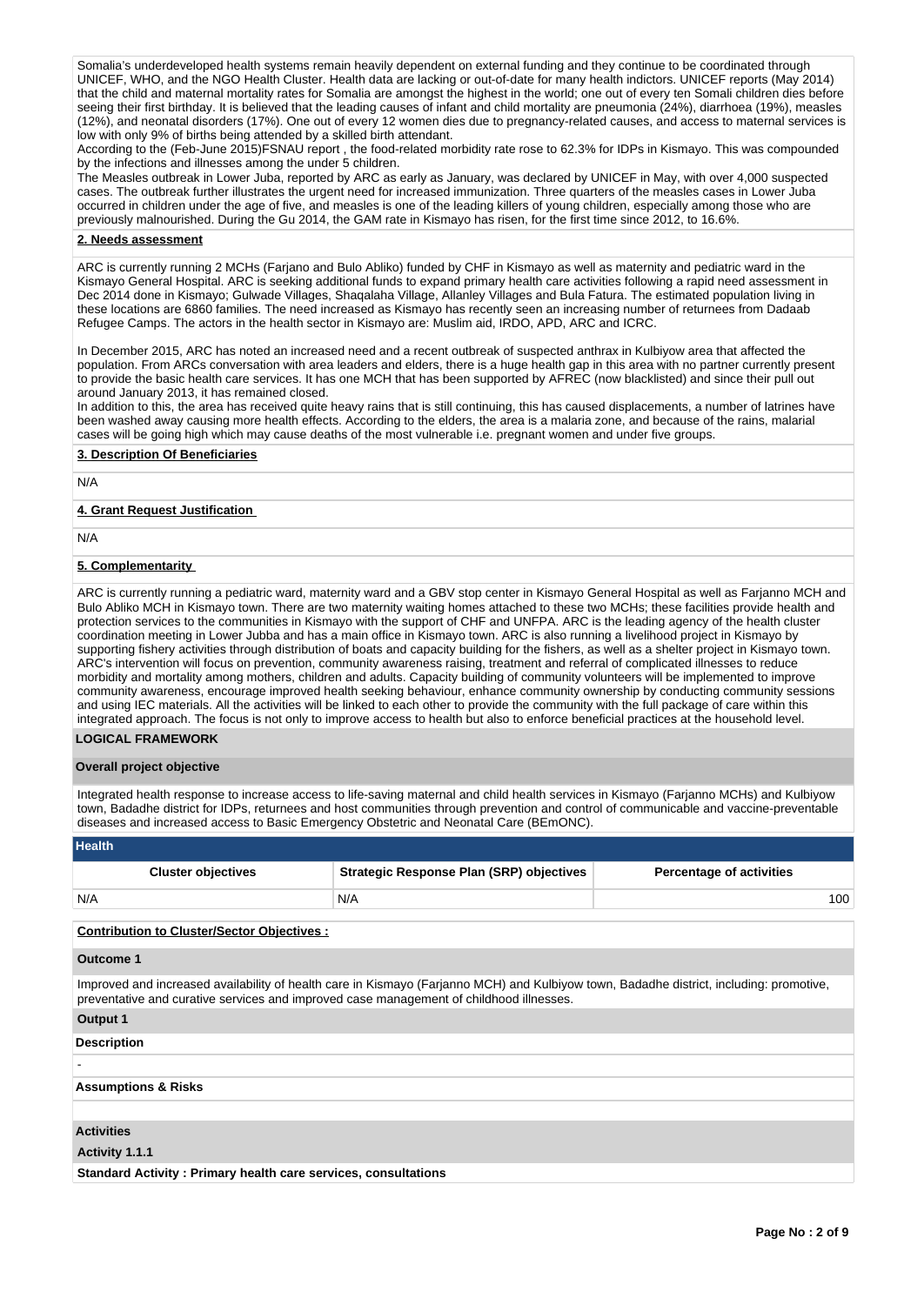Treat paediatric and adult illnesses by providing basic health care to 26,280 individuals(4205 Men,6308 Women,6307 boys and 9460 Girls). Provide Facility level based health education sessions at the waiting area and during case consultation to educate beneficiaries on how to improve personal, family and environmental hygiene to prevent against those communicable diseases.

### **Activity 1.1.2**

### **Standard Activity : Immunisation campaign**

Provide routine immunization to 2560 children(1408 Female,1152 Females) by ensuring availability of BCG, Polio, Measles, and Pentavalent to prevent against Vaccine Preventable Diseases (VPD) and other related communicable diseases.

#### **Activity 1.1.3**

#### **Standard Activity : Secondary health care and referral services**

Screening, growth monitoring, and measuring nutritional status of every child at the age of 6-59 months attending the MCH and refer those who are moderately or severely malnourished to the nearest nutrition site. In Kismayo and Kulbiyo beneficiaries requiring emergency referral care will be directed to the respective hospitals.ARC will refer Malnutrition cases to ICRC as nutrition Partners in Kismayo.

### **Indicators**

|                               |                |                                                                                     | End cycle beneficiaries |              | End<br>cycle      |               |
|-------------------------------|----------------|-------------------------------------------------------------------------------------|-------------------------|--------------|-------------------|---------------|
| Code                          | <b>Cluster</b> | Indicator                                                                           | <b>Men</b>              | <b>Women</b> | <b>Boys Girls</b> | <b>Target</b> |
| Indicator 1.1                 | Health         | Number of consultations per clinician per day by<br>Health facility                 |                         |              |                   | 36            |
| <b>Means of Verification:</b> |                |                                                                                     |                         |              |                   |               |
| Indicator 1.2                 | Health         | Number of boys and girls under 1 year<br>immunized. (2560 (1408 Female / 1152 Male) |                         |              |                   | 2.560         |
| <b>Means of Verification:</b> |                |                                                                                     |                         |              |                   |               |
| Indicator 1.3                 | Health         | Number of children screened and referred to<br>hospitals (15,767(9460Female /6307)  |                         |              |                   | 15,767        |
| <b>Means of Verification:</b> |                |                                                                                     |                         |              |                   |               |

# **Outcome 2**

Increased availability of ANC, Basic Emergency Obstetric and Newborn Care (BEmONC) and PNC in Kismayo (Farjanno MCH) and Kulbijow, including; Family planning, safe motherhood, treatment and prevention of sexually transmitted infections.

### **Output 2**

#### **Description**

-

### **Assumptions & Risks**

#### **Activities**

#### **Activity 2.2.1**

#### **Standard Activity : Primary health care services, consultations**

Provide Antenatal care (ANC) to all pregnant women attending the MCHs including; 1. History taking, 2. General physical examination, 3. Palpate mother to monitor gestational age, 4. Check urine for protein to detect eclampsia, 5. Check blood for Hb to detect anemia, 6. Provide micro nutrient and Iron Folate to prevent aneamia, 7. Provide TT vaccine to prevent neonatal tetanus, 8. Provide IPT and ITN to prevent malaria in pregnancy, 9. Treat, screen and diagnose STIs and other communicable diseases. 10. Provision of screeniing, psychosocial support, treatment, follow up and referral of rape survivors. 11. Provide health education messages to beneficiaries attending for services; regarding birth preparedness and educate on risk factors related to pregnancy, childbearing and childbirth.

#### **Activity 2.2.2**

#### **Standard Activity : Primary health care services, consultations**

Provide Basic Emergency Obstetric and Newborn care to 3784 to include; 1. Parental administration of Antibiotics, 2. Parental administration of Oxytocics, 3. Assisted Vaginal delivery, 4. Manual removal of Placenta and removal of retained products of conception, 5. Early initiation of breast feeding within the first hour after delivery and 7. Referral of complicated cases. Provide health education messages related risk factors during pregnancy and child birth.

#### **Activity 2.2.3**

#### **Standard Activity : Primary health care services, consultations**

Provide Postnatal care to 3784 women who deliver at the MCHs by providing; 1. Vitamin A, 2. Assessment of conditions of mother and baby, 3. Complication preparedness and relevant education, 4. Immunization for the child, 5. Breast care and breast feeding, 5. Acceptable method of child spacing through breast feeding and other FP methods 6. Treat, screen and diagnose STIs and other communicable diseases. 7. Provide socially and culturally acceptable family planning and child spacing services to couples who are willing in order to reduce maternal mortality and morbidity.

### **Indicators**

|                               |                |                                                                   | End cycle beneficiaries | End<br>cycle         |  |        |
|-------------------------------|----------------|-------------------------------------------------------------------|-------------------------|----------------------|--|--------|
| Code                          | <b>Cluster</b> | Indicator                                                         | <b>Men</b>              | Women   Boys   Girls |  | Target |
| Indicator 2.1                 | Health         | Number of health facilities supported                             |                         |                      |  | 2      |
| <b>Means of Verification:</b> |                |                                                                   |                         |                      |  |        |
| Indicator 2.2                 | Health         | Number of women assisted deliveries by skilled<br>birth attendant |                         |                      |  | 3.784  |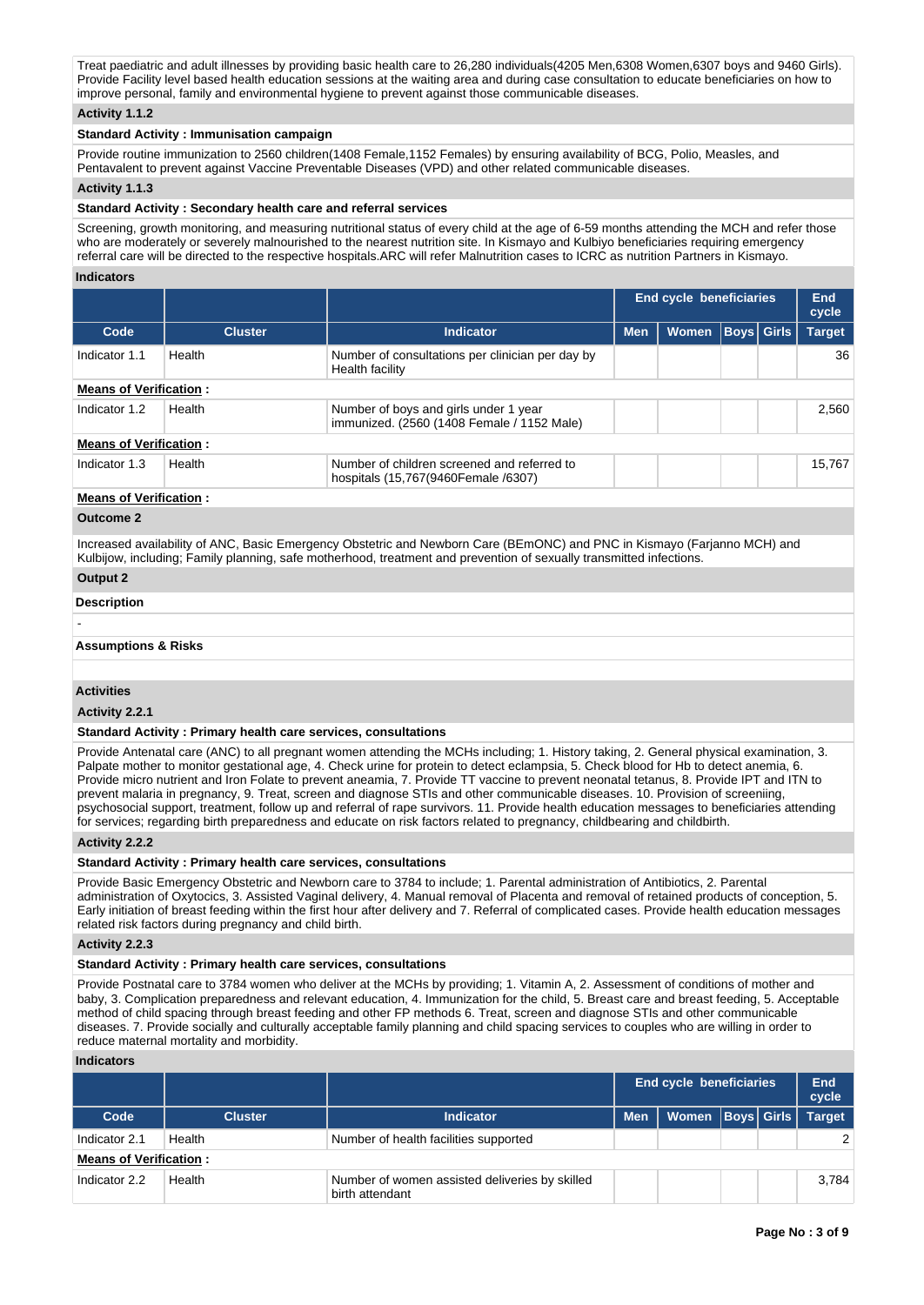| <b>Means of Verification:</b>  |                                                        |                                                                                                                                    |       |
|--------------------------------|--------------------------------------------------------|------------------------------------------------------------------------------------------------------------------------------------|-------|
| Indicator 2.3                  | Health                                                 | Number of women attending Post natal care visits                                                                                   | 3,406 |
| <b>Means of Verification:</b>  |                                                        |                                                                                                                                    |       |
| Outcome 3                      |                                                        |                                                                                                                                    |       |
|                                |                                                        | Enhance the capacity of staff 17 healthworkes on IMCI and BEMONC training                                                          |       |
| Output 3                       |                                                        |                                                                                                                                    |       |
| <b>Description</b>             |                                                        |                                                                                                                                    |       |
|                                |                                                        |                                                                                                                                    |       |
| <b>Assumptions &amp; Risks</b> |                                                        |                                                                                                                                    |       |
|                                |                                                        |                                                                                                                                    |       |
| <b>Activities</b>              |                                                        |                                                                                                                                    |       |
| Activity 3.3.1                 |                                                        |                                                                                                                                    |       |
|                                | <b>Standard Activity: Incentive for Health workers</b> |                                                                                                                                    |       |
| born care BEmONC               |                                                        | Conduct training of health staff through an integrated management of common illnesses (IMCI) and Basic emergency Obstetric and new |       |

### **Activity 3.3.2**

**Standard Activity : Health facilities supported, Infrastructure construction or rehabilitation (Health centre, latrines, hand washing facilities, water etc.)**

Conduct health education sessions to IDPs/ Returnees and host community.

# **Activity 3.3.3**

**Standard Activity : Not Selected**

### **Indicators**

|                               |                |                                                                                                                                                                                                   | <b>End cycle beneficiaries</b> |              |  |                   | End<br>cycle |
|-------------------------------|----------------|---------------------------------------------------------------------------------------------------------------------------------------------------------------------------------------------------|--------------------------------|--------------|--|-------------------|--------------|
| Code                          | <b>Cluster</b> | <b>Indicator</b>                                                                                                                                                                                  | <b>Men</b>                     | <b>Women</b> |  | <b>Boys Girls</b> | Target       |
| Indicator 3.1                 | Health         | Number of health workers trained on common<br>illnesses and/or integrated management of<br>childhood illnesses, surveillance and emergency<br>preparedness for communicable disease<br>outbreaks. |                                |              |  |                   | 17           |
| <b>Means of Verification:</b> |                |                                                                                                                                                                                                   |                                |              |  |                   |              |
| Indicator 3.2                 | Health         | number of BCC health education sessions<br>provided provided to women and men                                                                                                                     |                                |              |  |                   | 12           |
| <b>Means of Verification:</b> |                |                                                                                                                                                                                                   |                                |              |  |                   |              |
| Indicator 3.3                 | Health         |                                                                                                                                                                                                   |                                |              |  |                   | $\Omega$     |
| <b>Means of Verification:</b> |                |                                                                                                                                                                                                   |                                |              |  |                   |              |
| <b>Additional Targets:</b>    |                |                                                                                                                                                                                                   |                                |              |  |                   |              |
| <b>M&amp;R</b>                |                |                                                                                                                                                                                                   |                                |              |  |                   |              |

### **Monitoring & Reporting plan**

N/A

## **Workplan**

| <b>Activity description</b>                                                                                                                                                                                                                                                                                                                                                                                                                          | Year |    | 2 |              |   | 5 |   |              |   | 9        |   |   |   |
|------------------------------------------------------------------------------------------------------------------------------------------------------------------------------------------------------------------------------------------------------------------------------------------------------------------------------------------------------------------------------------------------------------------------------------------------------|------|----|---|--------------|---|---|---|--------------|---|----------|---|---|---|
| Activity 1.1.1: Treat paediatric and adult illnesses by providing basic health care to<br>26,280 individuals (4205 Men, 6308 Women, 6307 boys and 9460 Girls). Provide<br>Facility level based health education sessions at the waiting area and during case<br>consultation to educate beneficiaries on how to improve personal, family and<br>environmental hygiene to prevent against those communicable diseases.                                | 2016 | X. | X | x            | X | X | X | X            | X | X        | X | X | x |
| Activity 1.1.2: Provide routine immunization to 2560 children (1408 Female, 1152)<br>Females) by ensuring availability of BCG, Polio, Measles, and Pentavalent to<br>prevent against Vaccine Preventable Diseases (VPD) and other related<br>communicable diseases.                                                                                                                                                                                  | 2016 | X. | X | $\mathsf{x}$ | X | X | X | X            | X | $\times$ | X | X |   |
| Activity 1.1.3: Screening, growth monitoring, and measuring nutritional status of<br>every child at the age of 6-59 months attending the MCH and refer those who are<br>moderately or severely malnourished to the nearest nutrition site. In Kismayo and<br>Kulbiyo beneficiaries requiring emergency referral care will be directed to the<br>respective hospitals. ARC will refer Malnutrition cases to ICRC as nutrition Partners<br>in Kismayo. | 2016 | X. | X | X            | X | X | X | $\mathsf{x}$ | X | X        | X | X |   |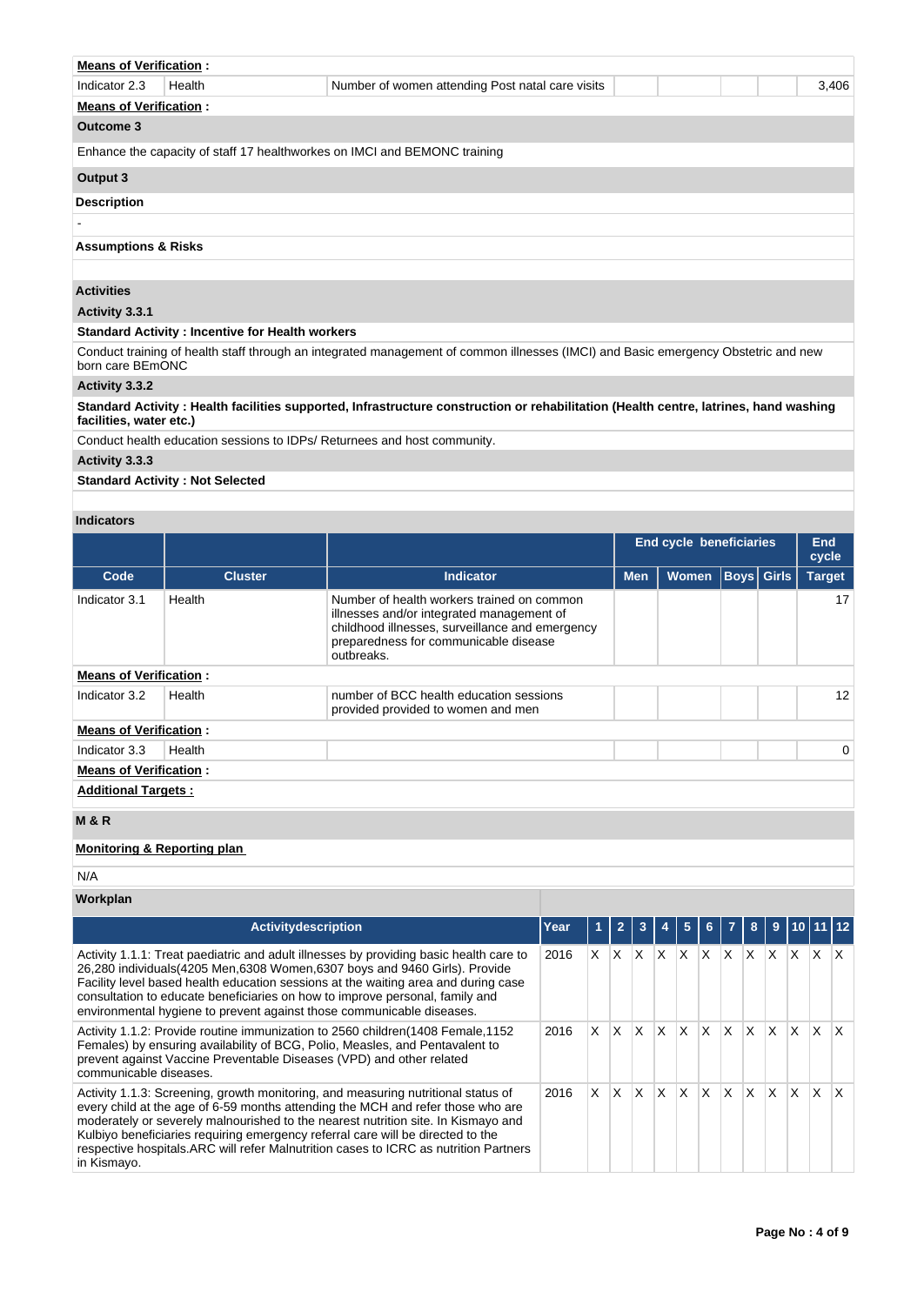| Activity 2.2.1: Provide Antenatal care (ANC) to all pregnant women attending the<br>MCHs including; 1. History taking, 2. General physical examination, 3. Palpate<br>mother to monitor gestational age, 4. Check urine for protein to detect eclampsia,<br>5. Check blood for Hb to detect anemia, 6. Provide micro nutrient and Iron Folate<br>to prevent aneamia, 7. Provide TT vaccine to prevent neonatal tetanus, 8. Provide<br>IPT and ITN to prevent malaria in pregnancy, 9. Treat, screen and diagnose STIs<br>and other communicable diseases. 10. Provision of screeniing, psychosocial<br>support, treatment, follow up and referral of rape survivors. 11. Provide health<br>education messages to beneficiaries attending for services; regarding birth<br>preparedness and educate on risk factors related to pregnancy, childbearing and<br>childbirth.                                                                                                                                                                                         |                                                                                                                                                                                                                                                                                                                                                                                | 2016 | X.                                                                                                                                                                                                                                                                                                                                                    |                 |              |              |              |    |              |              |          | $ X $ $ X $ $ X $ $ X $ $ X $ $ X $ $ X $ |              | $\mathsf{I} \mathsf{X}$ |
|------------------------------------------------------------------------------------------------------------------------------------------------------------------------------------------------------------------------------------------------------------------------------------------------------------------------------------------------------------------------------------------------------------------------------------------------------------------------------------------------------------------------------------------------------------------------------------------------------------------------------------------------------------------------------------------------------------------------------------------------------------------------------------------------------------------------------------------------------------------------------------------------------------------------------------------------------------------------------------------------------------------------------------------------------------------|--------------------------------------------------------------------------------------------------------------------------------------------------------------------------------------------------------------------------------------------------------------------------------------------------------------------------------------------------------------------------------|------|-------------------------------------------------------------------------------------------------------------------------------------------------------------------------------------------------------------------------------------------------------------------------------------------------------------------------------------------------------|-----------------|--------------|--------------|--------------|----|--------------|--------------|----------|-------------------------------------------|--------------|-------------------------|
| Activity 2.2.2: Provide Basic Emergency Obstetric and Newborn care to 3784 to<br>include; 1. Parental administration of Antibiotics, 2. Parental administration of<br>Oxytocics, 3. Assisted Vaginal delivery, 4. Manual removal of Placenta and<br>removal of retained products of conception, 5. Early initiation of breast feeding<br>within the first hour after delivery and 7. Referral of complicated cases. Provide<br>health education messages related risk factors during pregnancy and child birth.                                                                                                                                                                                                                                                                                                                                                                                                                                                                                                                                                  |                                                                                                                                                                                                                                                                                                                                                                                | 2016 | X                                                                                                                                                                                                                                                                                                                                                     | X.              | $\mathsf{X}$ | $\mathsf{X}$ | $\mathsf{X}$ | X. | X.           | $\mathsf{X}$ | <b>X</b> | <b>X</b>                                  | ΙX.          | $\mathsf{X}$            |
| Activity 2.2.3: Provide Postnatal care to 3784 women who deliver at the MCHs by<br>providing; 1. Vitamin A, 2. Assessment of conditions of mother and baby, 3.<br>Complication preparedness and relevant education, 4. Immunization for the child,<br>5. Breast care and breast feeding, 5. Acceptable method of child spacing through<br>breast feeding and other FP methods 6. Treat, screen and diagnose STIs and<br>other communicable diseases. 7. Provide socially and culturally acceptable family<br>planning and child spacing services to couples who are willing in order to reduce<br>maternal mortality and morbidity.                                                                                                                                                                                                                                                                                                                                                                                                                              |                                                                                                                                                                                                                                                                                                                                                                                | 2016 | X.                                                                                                                                                                                                                                                                                                                                                    | $X$ $X$ $X$ $X$ |              |              |              | X. | $\mathsf{X}$ | XX           |          | X.                                        | $\mathsf{X}$ | $\mathsf{X}$            |
| Activity 3.3.1: Conduct training of health staff through an integrated management of<br>common illnesses (IMCI) and Basic emergency Obstetric and new born care<br><b>BEmONC</b>                                                                                                                                                                                                                                                                                                                                                                                                                                                                                                                                                                                                                                                                                                                                                                                                                                                                                 |                                                                                                                                                                                                                                                                                                                                                                                | 2016 |                                                                                                                                                                                                                                                                                                                                                       |                 |              |              | X            | X  | Х            |              |          |                                           |              |                         |
| Activity 3.3.2: Conduct health education sessions to IDPs/ Returnees and host<br>community.                                                                                                                                                                                                                                                                                                                                                                                                                                                                                                                                                                                                                                                                                                                                                                                                                                                                                                                                                                      |                                                                                                                                                                                                                                                                                                                                                                                | 2016 | X.                                                                                                                                                                                                                                                                                                                                                    | X.              | $\mathsf{X}$ | $\mathsf{X}$ | X            | X  | X            | X.           | <b>X</b> | X                                         | $\mathsf{X}$ | $\mathsf{X}$            |
| Activity 3.3.3:                                                                                                                                                                                                                                                                                                                                                                                                                                                                                                                                                                                                                                                                                                                                                                                                                                                                                                                                                                                                                                                  |                                                                                                                                                                                                                                                                                                                                                                                | 2016 |                                                                                                                                                                                                                                                                                                                                                       |                 |              |              |              |    |              |              |          |                                           |              |                         |
| <b>OTHER INFO</b>                                                                                                                                                                                                                                                                                                                                                                                                                                                                                                                                                                                                                                                                                                                                                                                                                                                                                                                                                                                                                                                |                                                                                                                                                                                                                                                                                                                                                                                |      |                                                                                                                                                                                                                                                                                                                                                       |                 |              |              |              |    |              |              |          |                                           |              |                         |
| <b>Accountability to Affected Populations</b>                                                                                                                                                                                                                                                                                                                                                                                                                                                                                                                                                                                                                                                                                                                                                                                                                                                                                                                                                                                                                    |                                                                                                                                                                                                                                                                                                                                                                                |      |                                                                                                                                                                                                                                                                                                                                                       |                 |              |              |              |    |              |              |          |                                           |              |                         |
| N/A                                                                                                                                                                                                                                                                                                                                                                                                                                                                                                                                                                                                                                                                                                                                                                                                                                                                                                                                                                                                                                                              |                                                                                                                                                                                                                                                                                                                                                                                |      |                                                                                                                                                                                                                                                                                                                                                       |                 |              |              |              |    |              |              |          |                                           |              |                         |
| <b>Implementation Plan</b>                                                                                                                                                                                                                                                                                                                                                                                                                                                                                                                                                                                                                                                                                                                                                                                                                                                                                                                                                                                                                                       |                                                                                                                                                                                                                                                                                                                                                                                |      |                                                                                                                                                                                                                                                                                                                                                       |                 |              |              |              |    |              |              |          |                                           |              |                         |
| ARC directly implements this and all projects in Lower Juba. ARC will provide support to one of the two MCHs currently supported under<br>CHF as well as the MCH currently partly supported by UNFPA. ARC shall conduct the activities using qualified health staff who will be<br>supervised by the ARC medical coordinator, with technical backstopping provided by the Mogadishu and Nairobi offices in addition to ARC<br>international Headquarters in Minneapolis. ARC health programming shall fully adhere to all aspects of EPHS, iCCM, and provide full<br>integration with ARC protection programming including CMR. The project shall incorporate the views of men, women, boys, and girls, in all<br>aspects of project design and implementation, and strive for complete community buy-in and leadership. ARC shall focus on improving the<br>capacity of staff in health facilities, and enables them to provide services through relevant inputs. ARC shall coordinate with other actors<br>particularly with regards to the hospitals, is key. |                                                                                                                                                                                                                                                                                                                                                                                |      |                                                                                                                                                                                                                                                                                                                                                       |                 |              |              |              |    |              |              |          |                                           |              |                         |
| Coordination with other Organizations in project area                                                                                                                                                                                                                                                                                                                                                                                                                                                                                                                                                                                                                                                                                                                                                                                                                                                                                                                                                                                                            |                                                                                                                                                                                                                                                                                                                                                                                |      |                                                                                                                                                                                                                                                                                                                                                       |                 |              |              |              |    |              |              |          |                                           |              |                         |
| Name of the organization                                                                                                                                                                                                                                                                                                                                                                                                                                                                                                                                                                                                                                                                                                                                                                                                                                                                                                                                                                                                                                         | Areas/activities of collaboration and rationale                                                                                                                                                                                                                                                                                                                                |      |                                                                                                                                                                                                                                                                                                                                                       |                 |              |              |              |    |              |              |          |                                           |              |                         |
| 1. Muslim Aid (Health sector)                                                                                                                                                                                                                                                                                                                                                                                                                                                                                                                                                                                                                                                                                                                                                                                                                                                                                                                                                                                                                                    | ARC and Muslim aid will integrate the following activities; Muslim aid<br>handle the cold chain in Kismayo and they will provide routine<br>vaccine to ARC health MCHs, ARC will use cold boxes and will get<br>vaccine supplies on weekly basis from Muslim Aid. ARC and Muslim<br>Aid will invite each other when there is training to exchange<br>experience and knowledge. |      |                                                                                                                                                                                                                                                                                                                                                       |                 |              |              |              |    |              |              |          |                                           |              |                         |
| 2. ICRC - Kismayo (Health sector)                                                                                                                                                                                                                                                                                                                                                                                                                                                                                                                                                                                                                                                                                                                                                                                                                                                                                                                                                                                                                                |                                                                                                                                                                                                                                                                                                                                                                                |      | ARC will refer complicated pregnancies/deliveries requiring<br>CEmONC services to Kismayo hospital operated by ICRC and will<br>also refer severely and moderatley malnourished children to ICRC<br>stabilization centre. ICRC will refer normal deliveries and under five<br>children with minor illnesses to ARC MCHs in Kismayo.                   |                 |              |              |              |    |              |              |          |                                           |              |                         |
| IMC (WASH sector)                                                                                                                                                                                                                                                                                                                                                                                                                                                                                                                                                                                                                                                                                                                                                                                                                                                                                                                                                                                                                                                | IMC will support sanitary tools to ARC to use for the health facilities<br>sanitation purposes while ARC will provide health education<br>messages regarding water related and water born diseases to<br>communities                                                                                                                                                           |      |                                                                                                                                                                                                                                                                                                                                                       |                 |              |              |              |    |              |              |          |                                           |              |                         |
| UNFPA/ARC (Protection CLuster)<br>MCH <sub>s</sub> .                                                                                                                                                                                                                                                                                                                                                                                                                                                                                                                                                                                                                                                                                                                                                                                                                                                                                                                                                                                                             |                                                                                                                                                                                                                                                                                                                                                                                |      | ARC protection activities supported by UNFPA will be integrated to<br>ARC Health sector. ARC Protection team will refer rape survivors<br>and other sexual victims to ARC MCHs where survivors will receive<br>clinical management of rape. UNFPA will provide reproductive health<br>Kits to ARC and rehabilitation of GBV consultation rooms in the |                 |              |              |              |    |              |              |          |                                           |              |                         |
| ARC Will refer pregnant women with a complicated childbirth/labor<br>Save the Children - Dhobley (Health)<br>requiring CEmONC services to Dobley general hospital run by SCI.                                                                                                                                                                                                                                                                                                                                                                                                                                                                                                                                                                                                                                                                                                                                                                                                                                                                                    |                                                                                                                                                                                                                                                                                                                                                                                |      |                                                                                                                                                                                                                                                                                                                                                       |                 |              |              |              |    |              |              |          |                                           |              |                         |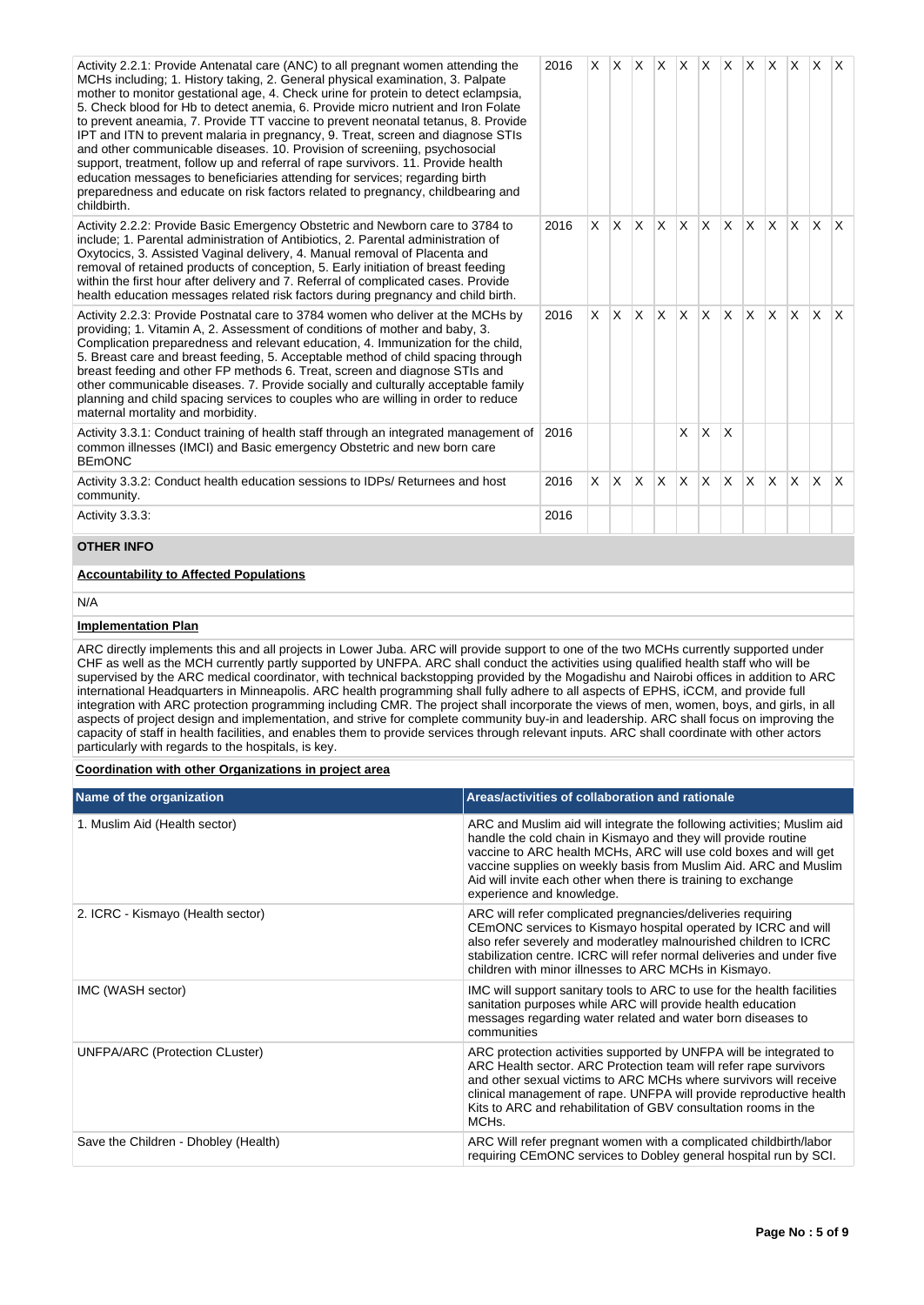| IOM - Dhobley (Health)                   | IOM is running mobile health teams in Dobley. IOM will reffer<br>severely ill patients requiring medical follow up and women with labor<br>to ARC MCH in Dobley and ARC will closely work with IOM in such<br>referral mechanism by facilitating Ambulance where applicable. IOM<br>will also refer under 1 year children and pregnant women requiring<br>immunization services to ARC MCH in Dobley, where feasible ARC<br>will transport with the use of the ambulance if IOM reports more<br>children in one sattlement requiring mass immunization services<br>and/or where feasible ARC will assign one auxiliary nurse (using cold<br>box) to go with IOM mobile team and provide immunization services<br>to under 1 year children and pregnant women in the target locations. |
|------------------------------------------|---------------------------------------------------------------------------------------------------------------------------------------------------------------------------------------------------------------------------------------------------------------------------------------------------------------------------------------------------------------------------------------------------------------------------------------------------------------------------------------------------------------------------------------------------------------------------------------------------------------------------------------------------------------------------------------------------------------------------------------------------------------------------------------|
| NRC (WASH sector)                        | Since NRC is mandated on environmental sanitation in the IDPs,<br>ARC will identify where there is a gap to fulfill and ARC will report to<br>NRC.                                                                                                                                                                                                                                                                                                                                                                                                                                                                                                                                                                                                                                    |
| WHO (Health)                             | WHO will provide in kind supplies (medical kits) to ARC MCHs in<br>Dhobley and Kismayo. ARC will use these medical kits to improve<br>provision of health services to beneficiaries.                                                                                                                                                                                                                                                                                                                                                                                                                                                                                                                                                                                                  |
| ARC WASH sector - Dhobley                | ARC WASH will provide hygiene kits, rehabilitate sanitary facilitaties<br>and also support in raising awareness in promoting good hygeine<br>and sanitation practices.                                                                                                                                                                                                                                                                                                                                                                                                                                                                                                                                                                                                                |
| <b>Environment Marker Of The Project</b> |                                                                                                                                                                                                                                                                                                                                                                                                                                                                                                                                                                                                                                                                                                                                                                                       |

#### **Gender Marker Of The Project**

2a- The project is designed to contribute significantly to gender equality

### **Justify Chosen Gender Marker Code**

ARC's proposed project supports the gender theme in that it seeks to provide health services targeted to the needs of men, women, boys and girls, ensuring that services are offered by male and female health workers, and in confidential spaces as necessary. In recognition of high maternal mortality rates, RH services are specifically offered to women of childbearing age to reduce a key cause of mortality and morbidity that specifically affects females. Reinforcement of clinical RH care at community and household level through RH education and morbidity that specifically affects females. Reinforcement of clinical RH care at com HH PNC is designed to encourage equity in access to services, and to engage husbands and wives in reproductive health discussions, such as those related to family planning. While GBV is difficult to approach in more conservative areas such as Kismayo that are newly liberated, ARC seeks to provide preventative messaging on the health risks of FGM/C and early marriage/childbirth at its 2 OPD/ORPs, recognizing the best practice of integrating health and GBV response services. ARC will also refer GBV survivors identified at community and facility levels to GBV support service providers through its coordination with the GBV Working Group and collaborative relationship with agencies such as SAF that are active in Kismayo.

#### **Protection Mainstreaming**

### **Country Specific Information**

**Safety and Security** 

**Access**

### **BUDGET**

| Code | <b>Budget Line Description</b>                                                                                                                                                                                                                                                                                                                                                                                                                                                      |   | D / S Quantity Unit | cost             | <b>Duration</b><br><b>Recurran charged</b><br>ce | $\frac{9}{6}$<br>to CHF | <b>Total Cost</b> |
|------|-------------------------------------------------------------------------------------------------------------------------------------------------------------------------------------------------------------------------------------------------------------------------------------------------------------------------------------------------------------------------------------------------------------------------------------------------------------------------------------|---|---------------------|------------------|--------------------------------------------------|-------------------------|-------------------|
|      | <b>Staff and Other Personnel Costs</b>                                                                                                                                                                                                                                                                                                                                                                                                                                              |   |                     |                  |                                                  |                         |                   |
| 1.1  | 1.1.1 Country Director                                                                                                                                                                                                                                                                                                                                                                                                                                                              | D |                     | 1   9,000<br>.00 | 12                                               | 5%                      | 5,400.00          |
|      | (A:1 Staff and Other Personnel Costs: International Staff) This position provides programmatic oversight over ARC activities in<br>Somalia. The position also provides support to technical, finance and operations teams. CD is based in Mogadishu, with frequent<br>travel to Kismayo and Dhobley. 5% of his salary including social security and insurance will be charged to CHF while the<br>remainder for his salary will be paid for through mainly OFDA. (TimeUnit: months) |   |                     |                  |                                                  |                         |                   |
| 1.3  | 1.1.3 Finance Controller                                                                                                                                                                                                                                                                                                                                                                                                                                                            | D |                     | 1   8,000<br>.ററ | 12                                               | 5%                      | 4,800.00          |
|      | (A:1 Staff and Other Personnel Costs: International Staff) The Finance Controller ensure financial controls and accountability are<br>maintained across the program. 5% of this salary, including social security will be charged to this grant while the remainder for his<br>salary will be paid for through mainly OFDA. (TimeUnit: months)                                                                                                                                      |   |                     |                  |                                                  |                         |                   |
| 1.4  | 1.2.1 Finance Officer                                                                                                                                                                                                                                                                                                                                                                                                                                                               | D | 1 <sup>1</sup>      | 108.3            | 12                                               | 10%                     | 129.96            |
|      | (A:1 Staff and Other Personnel Costs: Local Staff) This position will work with the Finance Controller in Mogadishu and Nairobi-<br>based Sr. Finance Officer to ensure financial controls and accountability are maintained across the program. 10% of this salary,<br>including medical allowance and EID bonus will be charged to this grant while the remainder for his salary will be paid for through<br>mainly OFDA. (TimeUnit: months)                                      |   |                     |                  |                                                  |                         |                   |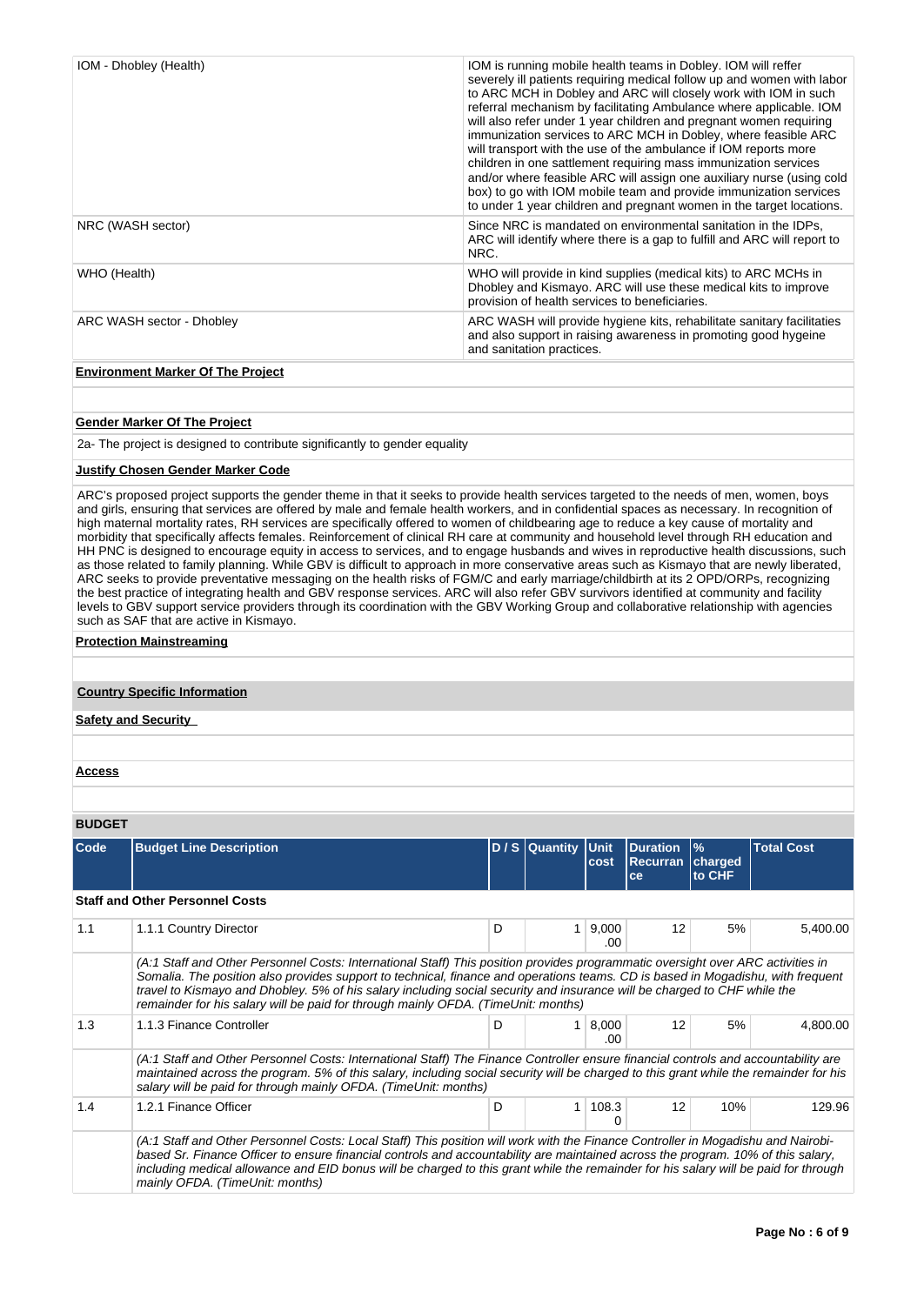| 1.5  | 1.2.2 Health Coordinator                                                                                                                                                                                                                                                                                                                                                                                                                                                                                                                                               | D |                | $1 \mid 375.0$<br>U     | 12 | 10%  | 450.00     |
|------|------------------------------------------------------------------------------------------------------------------------------------------------------------------------------------------------------------------------------------------------------------------------------------------------------------------------------------------------------------------------------------------------------------------------------------------------------------------------------------------------------------------------------------------------------------------------|---|----------------|-------------------------|----|------|------------|
|      | (A:1 Staff and Other Personnel Costs: Local Staff) The Health Coordinator is based in Somalia and is responsible to the project<br>implementation of this project. 10% of this salary, including medical allowance and EID bonus will be charged to this grant while<br>the remainder for his salary will be paid for through mainly OFDA. (TimeUnit: months)                                                                                                                                                                                                          |   |                |                         |    |      |            |
| 1.6  | 1.2.3 RH Officer                                                                                                                                                                                                                                                                                                                                                                                                                                                                                                                                                       | D |                | $1 \mid 1,300$<br>.00   | 12 | 50%  | 7,800.00   |
|      | (A:1 Staff and Other Personnel Costs: Local Staff) The Reproductive Health Officer is based in Dhobley and is responsible to the<br>project implementation of this project in Dhobley. 50% of this salary, including medical allowance and EID bonus will be charged<br>to this grant while the remainder for his salary will be paid for through mainly OFDA. (TimeUnit: months)                                                                                                                                                                                      |   |                |                         |    |      |            |
| 1.7  | 1.2.4 Logistics Officer                                                                                                                                                                                                                                                                                                                                                                                                                                                                                                                                                | D |                | $1 \mid 1,300$<br>.00   | 12 | 10%  | 1,560.00   |
|      | (A:1 Staff and Other Personnel Costs: Local Staff) This position will work with the Logistics Manager to ensure procurement<br>controls and accountability are maintained across the program. 10% of this salary, including medical allowance and EID bonus<br>will be charged to this grant while the remainder for his salary will be paid for through mainly OFDA. (TimeUnit: months)                                                                                                                                                                               |   |                |                         |    |      |            |
| 1.8  | 1.2.5 PHC Program Supervisor                                                                                                                                                                                                                                                                                                                                                                                                                                                                                                                                           | D |                | $1 \mid 1,000$<br>.00   | 12 | 50%  | 6,000.00   |
|      | (A:1 Staff and Other Personnel Costs: Local Staff) The PHC Program Supervisor is responsible for project implementation in the<br>2 MCHs in Kismayo 50% of this salary, including medical allowance and EID bonus will be charged to this grant (TimeUnit:<br>months)                                                                                                                                                                                                                                                                                                  |   |                |                         |    |      |            |
| 1.9  | 1.2.6 Health Project Manager                                                                                                                                                                                                                                                                                                                                                                                                                                                                                                                                           | D |                | $1 \mid 2,500$<br>.00.  | 12 | 50%  | 15,000.00  |
|      | (A:1 Staff and Other Personnel Costs: Local Staff) The Kismayo based Health Project Manager is responsible for this project. He<br>is responsible to ensuring that all components are implemented in line with the proposal. 50% of this salary, including medical<br>allowance and EID bonus will be charged to this grant (TimeUnit: months)                                                                                                                                                                                                                         |   |                |                         |    |      |            |
| 1.2  | 1.1.2 Program Officer                                                                                                                                                                                                                                                                                                                                                                                                                                                                                                                                                  | D |                | $1 \mid 4,800$<br>.00   | 12 | 5%   | 2,880.00   |
|      | (A:1 Staff and Other Personnel Costs: International Staff) This position provides programmatic and administrative support to the<br>CHF health project in Kismayo. The position also provides support to technical, finance and operations teams. PO is based in<br>Mogadishu, with frequent travel to Kismayo and Dhobley. 5% of his salary including social security and insurance will be charged<br>to CHF while the remainder for his salary will be paid for through mainly OFDA. (TimeUnit: months)                                                             |   |                |                         |    |      |            |
| 1.10 | 1.2.7 Head Nurse                                                                                                                                                                                                                                                                                                                                                                                                                                                                                                                                                       | D |                | 2   500.0<br>0          | 12 | 100% | 12,000.00  |
|      | (A:1 Staff and Other Personnel Costs: Local Staff) Two head nurses will be hired to be in the health facilities. To check the<br>patients health status. (TimeUnit: months)                                                                                                                                                                                                                                                                                                                                                                                            |   |                |                         |    |      |            |
| 1.11 | 1.2.8 Qualified Nurse                                                                                                                                                                                                                                                                                                                                                                                                                                                                                                                                                  | D |                | 2 430.0<br>0            | 12 | 100% | 10,320.00  |
|      | (A:1 Staff and Other Personnel Costs: Local Staff) ARC will hire two qualified nurses at the MCH as part of our medical teams.<br>(TimeUnit: months)                                                                                                                                                                                                                                                                                                                                                                                                                   |   |                |                         |    |      |            |
| 1.12 | 1.2.9 Auxiliary Nurse                                                                                                                                                                                                                                                                                                                                                                                                                                                                                                                                                  | D |                | 3 250.0<br><sup>0</sup> | 12 | 100% | 9,000.00   |
|      | (A:1 Staff and Other Personnel Costs: Local Staff) ARC shall hire 3 Auxiliary Nurses to also be part of the health teams in the<br>facilities. (TimeUnit: months)                                                                                                                                                                                                                                                                                                                                                                                                      |   |                |                         |    |      |            |
| 1.13 | 1.2.10 Midwives                                                                                                                                                                                                                                                                                                                                                                                                                                                                                                                                                        | D | $\mathbf{1}$   | 460.0<br>0              | 12 | 100% | 5,520.00   |
|      | (A:1 Staff and Other Personnel Costs: Local Staff) One midwife will also be recruited to help with the delivery in the facilities<br>(TimeUnit: months)                                                                                                                                                                                                                                                                                                                                                                                                                |   |                |                         |    |      |            |
| 1.14 | 1.2.11 Pharmacist                                                                                                                                                                                                                                                                                                                                                                                                                                                                                                                                                      | D | 1 <sup>1</sup> | 430.0<br>U              | 12 | 100% | 5.160.00   |
|      | (A:1 Staff and Other Personnel Costs: Local Staff) A pharmacist will also be needed to cater for the Pharmacy and oversee all<br>issues and need in the pharmacy. (TimeUnit: months)                                                                                                                                                                                                                                                                                                                                                                                   |   |                |                         |    |      |            |
| 1.15 | 1.2.12 Other Support Staff                                                                                                                                                                                                                                                                                                                                                                                                                                                                                                                                             | D |                | 1 21,08<br>3.64         | 1  | 100% | 21,083.64  |
|      | (A:1 Staff and Other Personnel Costs: Local Staff) Other Support staff recruited include Community Health Workers responsible<br>in supporting the community by providing health education, Cleaners and Security Guards for the MCH. Monitoring staff will<br>monitor the project progress of the projectSee B.O.Q attached for further Breakdown.As part of any Project cycle, ARC plans to<br>conduct Monitoring to track progress and Challenges to ensure successful achievements of project goals and objectives. - please<br>refer to the BOQ for more details. |   |                |                         |    |      |            |
|      | <b>Section Total</b>                                                                                                                                                                                                                                                                                                                                                                                                                                                                                                                                                   |   |                |                         |    |      | 107,103.60 |
|      | Supplies, Commodities, Materials                                                                                                                                                                                                                                                                                                                                                                                                                                                                                                                                       |   |                |                         |    |      |            |
| 2.1  | 2.1.1 Training for IMCI-Qualified Health Workers                                                                                                                                                                                                                                                                                                                                                                                                                                                                                                                       | D | 1 <sup>1</sup> | 4,760<br>.00            | 1  | 100% | 4,760.00   |
|      | ARC will provide a training in IMCI for health workers. For details refer to the attached BOQ. (TimeUnit: Lumpsum)                                                                                                                                                                                                                                                                                                                                                                                                                                                     |   |                |                         |    |      |            |
| 2.2  | 2.1.2 Training for BEmOC/Refresher                                                                                                                                                                                                                                                                                                                                                                                                                                                                                                                                     | D |                | $1 \mid 4,760$<br>.00   | 1  | 100% | 4,760.00   |
|      | ARC will provide a training in BEmOC for health workers. For details refer to the attached BOQ. (TimeUnit: Lumpsum)                                                                                                                                                                                                                                                                                                                                                                                                                                                    |   |                |                         |    |      |            |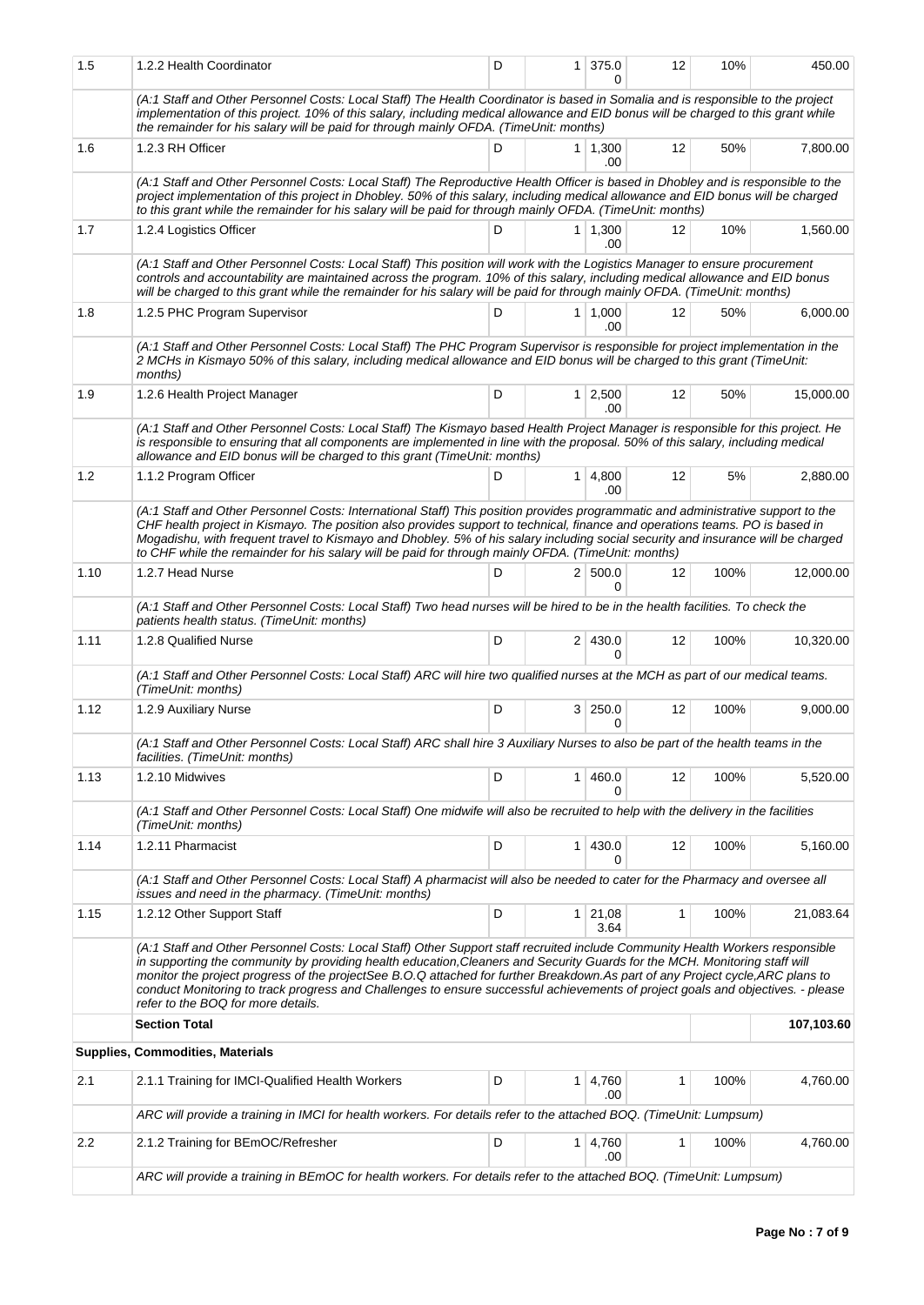| 2.3           | 2.1.4 Pharmaceuticals                                                                                                                                                     | D |                | 2   9,427<br>.00        | 1            | 100% | 18,854.00 |
|---------------|---------------------------------------------------------------------------------------------------------------------------------------------------------------------------|---|----------------|-------------------------|--------------|------|-----------|
|               | ARC will purchase pharmaceuticals for the two MCHs. For details refer to the attached BOQ. (TimeUnit: Lumpsum)                                                            |   |                |                         |              |      |           |
| 2.4           | 2.1.5 Medical Equipments and Supplies                                                                                                                                     | D |                | $1 \mid 5,948$<br>.94   | $\mathbf{1}$ | 100% | 5,948.94  |
|               | ARC will purchase medical equipments and supplies for the two MCHs. For details refer to the attached BOQ. (TimeUnit:<br>Lumpsum)                                         |   |                |                         |              |      |           |
| 2.5           | 2.1.6 Electricity/Fuel For Generator                                                                                                                                      | D |                | 2 25.00                 | 12           | 100% | 600.00    |
|               | ARC requires electricity to ensure power supply in the two MCHs. \$25 per MCHx 2 MCHX12 months (TimeUnit: months)                                                         |   |                |                         |              |      |           |
| 2.6           | 2.1.8 Clinical Staff Supplies-Logbooks, Lab Coats & Hygiene<br>Supplies                                                                                                   | D |                | 2 975.0<br><sup>0</sup> | $\mathbf{1}$ | 100% | 1.950.00  |
|               | ARC will purchase clinic staff supplies for the two MCHs.Each MCH will cost \$975 For details refer to the attached BOQ.<br>(TimeUnit: Lumpsum)                           |   |                |                         |              |      |           |
| 2.7           | 2.1.9 Health Facility Furniture                                                                                                                                           | D |                | $1 \mid 3,558$<br>.00   | 1            | 100% | 3,558.00  |
|               | ARC will purchase minor furniture for the two MCHs. For details refer to the attached BOQ. (TimeUnit: Lumpsum)                                                            |   |                |                         |              |      |           |
| 2.8           | 2.1.10 Freight and Storage                                                                                                                                                | D |                | $1 \, 5,000$<br>.00.    | 1            | 100% | 5,000.00  |
|               | ARC will transport the purchase items from the point of purchase to the two MCHs. For details refer to the attached BOQ.<br>(TimeUnit: Lumpsum)                           |   |                |                         |              |      |           |
| 2.9           | 2.1.11 Ambulance rental                                                                                                                                                   | D |                | 1 850.0<br>0            | 12           | 100% | 10,200.00 |
|               | Ambulance rental for referals                                                                                                                                             |   |                |                         |              |      |           |
| 2.10          | 2.1.12 Vehicle rental                                                                                                                                                     | D | 1 <sup>1</sup> | 1,000<br>.00            | 12           | 100% | 12,000.00 |
|               | Vehicle rental for the site visits                                                                                                                                        |   |                |                         |              |      |           |
|               | <b>Section Total</b>                                                                                                                                                      |   |                |                         |              |      | 67,630.94 |
| <b>Travel</b> |                                                                                                                                                                           |   |                |                         |              |      |           |
| 5.1           | 5.1.1 Travel (Fare & Per Diem)                                                                                                                                            | D |                | $1 \mid 3,500$<br>.00   | 1            | 100% | 3,500.00  |
|               | An air travel costs is requested to help ensure project oversight by grant management support.<br>(TimeUnit: lumpsum)                                                     |   |                |                         |              |      |           |
| 5.2           | 5.1.2 Vehicle rental                                                                                                                                                      |   | 0              | 0.00                    | 0            | 0%   | 0.00      |
|               | <b>Section Total</b>                                                                                                                                                      |   |                |                         |              |      | 3,500.00  |
|               | <b>General Operating and Other Direct Costs</b>                                                                                                                           |   |                |                         |              |      |           |
|               |                                                                                                                                                                           |   |                |                         |              |      |           |
| 7.1           | 7.1.1 Communication Cost                                                                                                                                                  | D |                | $1 \mid 2,000$<br>.00   | 12           | 5%   | 1,200.00  |
|               | ARC is budgeting for communication. This includes air time for staff and a percentage of the internet costs as well as the Satelite<br>phone costs.<br>(TimeUnit: months) |   |                |                         |              |      |           |
| 7.2           | 7.1.2 Office Rent                                                                                                                                                         | D |                | 1   4,000<br>.00        | 12           | 5%   | 2,400.00  |
|               | ARC is proposing to pay a percentage of rent paid for the ARC office in Kismayo and Mogadishu under this grant.<br>(TimeUnit: months)                                     |   |                |                         |              |      |           |
| 7.3           | 7.1.3 Utilities                                                                                                                                                           | D |                | $1 \mid 2,000$<br>.00   | 12           | 5%   | 1,200.00  |
|               | As detailed in the BOQ, ARC is budgeting for water, electricity and generator costs. See BoQ for Complete breakdown.<br>(TimeUnit: months)                                |   |                |                         |              |      |           |
| 7.4           | 7.1.4 Bank Charges                                                                                                                                                        | D |                | $1 \,   \, 250.0$<br>0  | 12           | 100% | 3,000.00  |
|               | ARCs bank charges 1.6% for each transfer that goes to Somalia. ARC proposes 100% for this proposed CHF Project.<br>(TimeUnit: Lumpsum)                                    |   |                |                         |              |      |           |
| 7.5           | 7.1.5 Stationery & Office Suplies                                                                                                                                         | D |                | $1 \mid 1,080$<br>.00   | 1            | 100% | 1,080.00  |